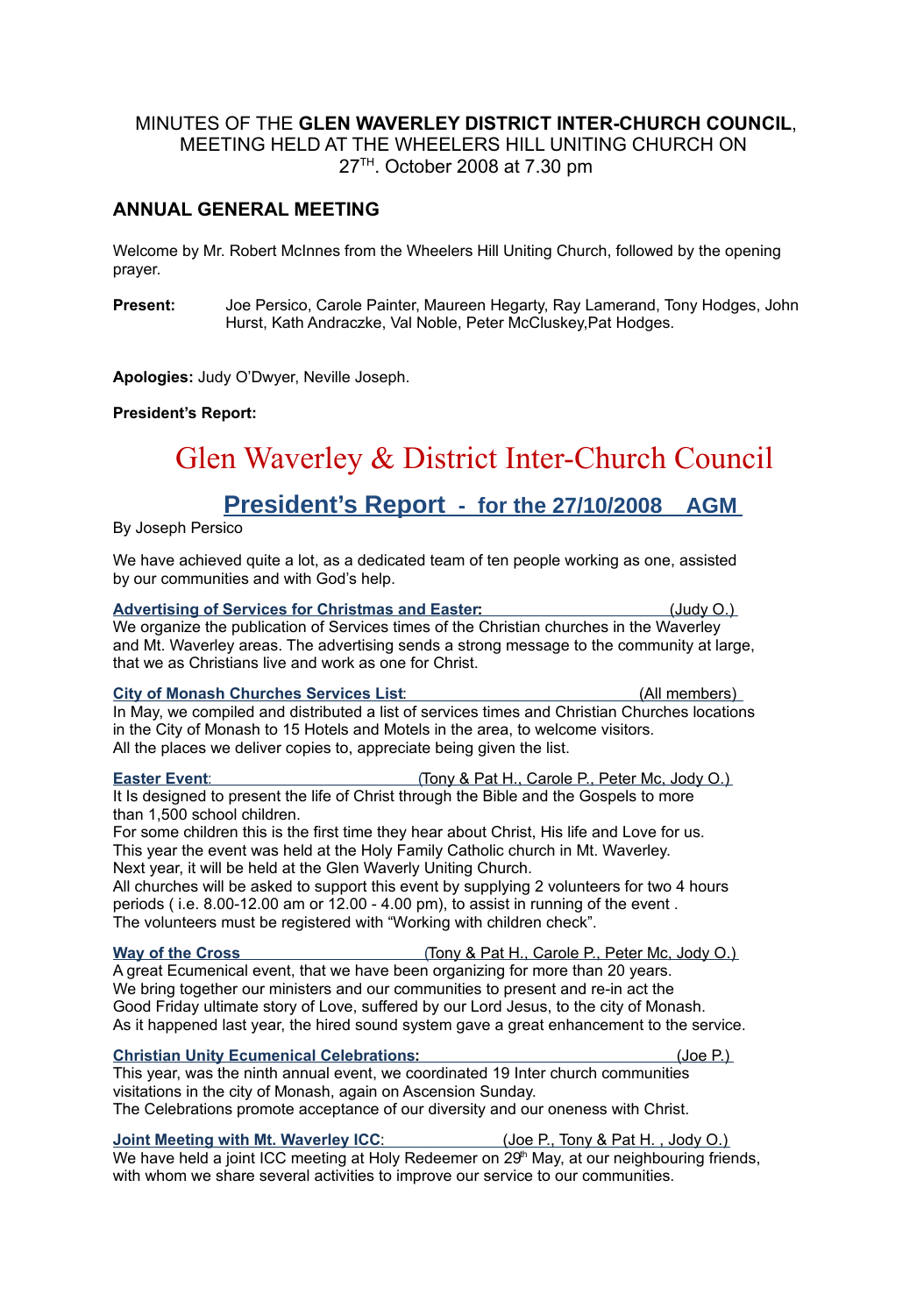Suggestions: a) Expansion of our distribution list to University, Libraries, Aged care facilities etc. b) Future of Easter Event revision and joint operation, all churches to assist with 2

members .

#### **Gambling Taskforce:** (  $\blacksquare$  )  $\blacksquare$  ( Robert McI., Ray L.)

Through the perseverance and hard work of Robert over the last three years, we have been keeping a watchful eye on the progress of this important issue in our society. Our secretary Ray has also been involved and has given support on this issue through the Catholic Deanery of Waverley. Great Christian team work !

**Aged Care Facilities in the City of Monash:** (Tony H. and Jim Aylmer Mt W ICC) Tony and Jim A. have compiled and updated a current list of all the aged care facilities in the city of Monash and the Christian churches support given to the people in these places.

#### **GWICC Website** : (John H.)

Through John's great work, we are developing our own website for the benefit of all.

**Christmas Message sign from GW & Mt W ICC** : (Peter Mc. Tony H. and Jim Aylmer) We have obtained permission by city of Monash to place a Christmas message at two places in the city.

I would like to thank every member of the Glen Waverly ICC for the commitment, dedication and hard work, to serve each other and our communities for our Lord Jesus. May our God the Father continue to bless us all.

**Financial Report:** This has been presented at a previous meeting.

**Office Bearers for 2009:** The following were appointed unopposed.

| President | Joe Persico |
|-----------|-------------|
| Secretary | Pat Hodges  |
| Treasurer | John Hurst. |

#### **The AGM closed at 8.00pm.**

#### **GENERAL MEETING**

Regular activities for 2009.

*Annual Day of Prayer* This will be held on Friday, 6<sup>th</sup>. March 2009 at St Barnabas Church of England. Contact person – Faye Brace Theme to be New Guinea.

*Easter Event* 

To be held on 23-26<sup>th</sup> March at the Glen Waverley Uniting Church. Planning meetings currently underway. Each member Church will be asked to provide 2 additional helpers, who will have to have a 'Working with Children' permit.

*Way of The Cross*

To be held on Good Friday at Central Reserve. Monash Council has given permission for use of the oval and the erection of a sign 2 weeks prior. Joe to book the sound system.

#### *Christian Unity Celebrations*

To be held on 24<sup>th</sup> May, Ascension Sunday. Joe to organise.

*List of Services and Churches in Monash.*

To be checked by May 2009. Distribution list to be extended to include Libraries, Aged Care Facilities and the Monash University.